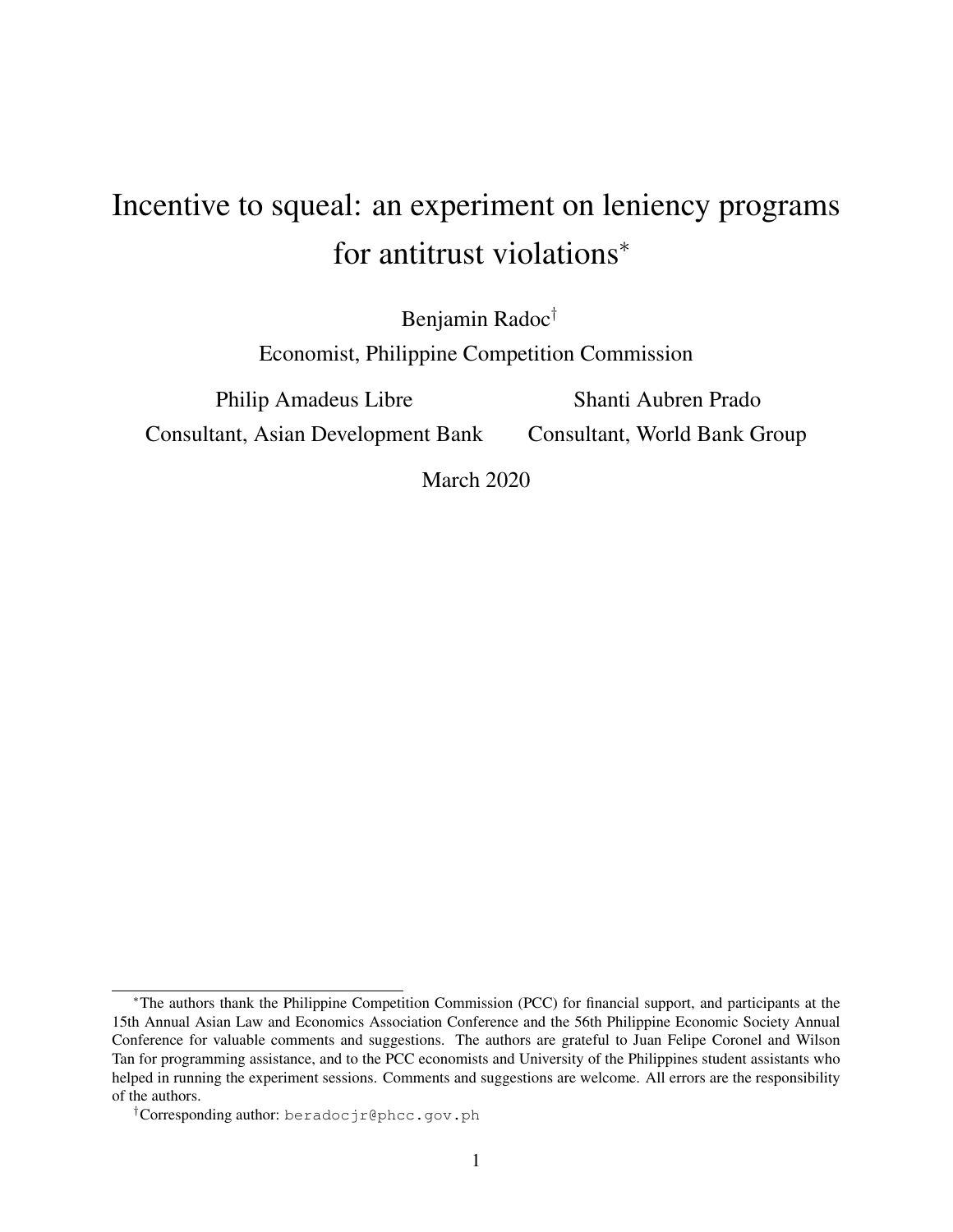#### Abstract

Competition authorities around the world have adopted leniency programs creating incentives for cartel members to come forward and provide information sufficient for cartel prosecution. We conducted a laboratory experiment simulating an infinitely repeated 4-player Bertrand game with homogeneous goods. The experiment allowed us to determine the effect of detection rate, penalty discount, and penalty rate on cartel formation and leniency application. Similar to past studies, we find that imposing a leniency program effectively deters cartel formation. However, surviving cartels quickly learn to cooperate. Leniency application is dependent on the immunity incentive (full penalty discount) and the risk of cartel detection, but not on the penalty rate.

Keywords: antitrust, cartel, experiment, leniency program JEL Classifications: K210, L130, L44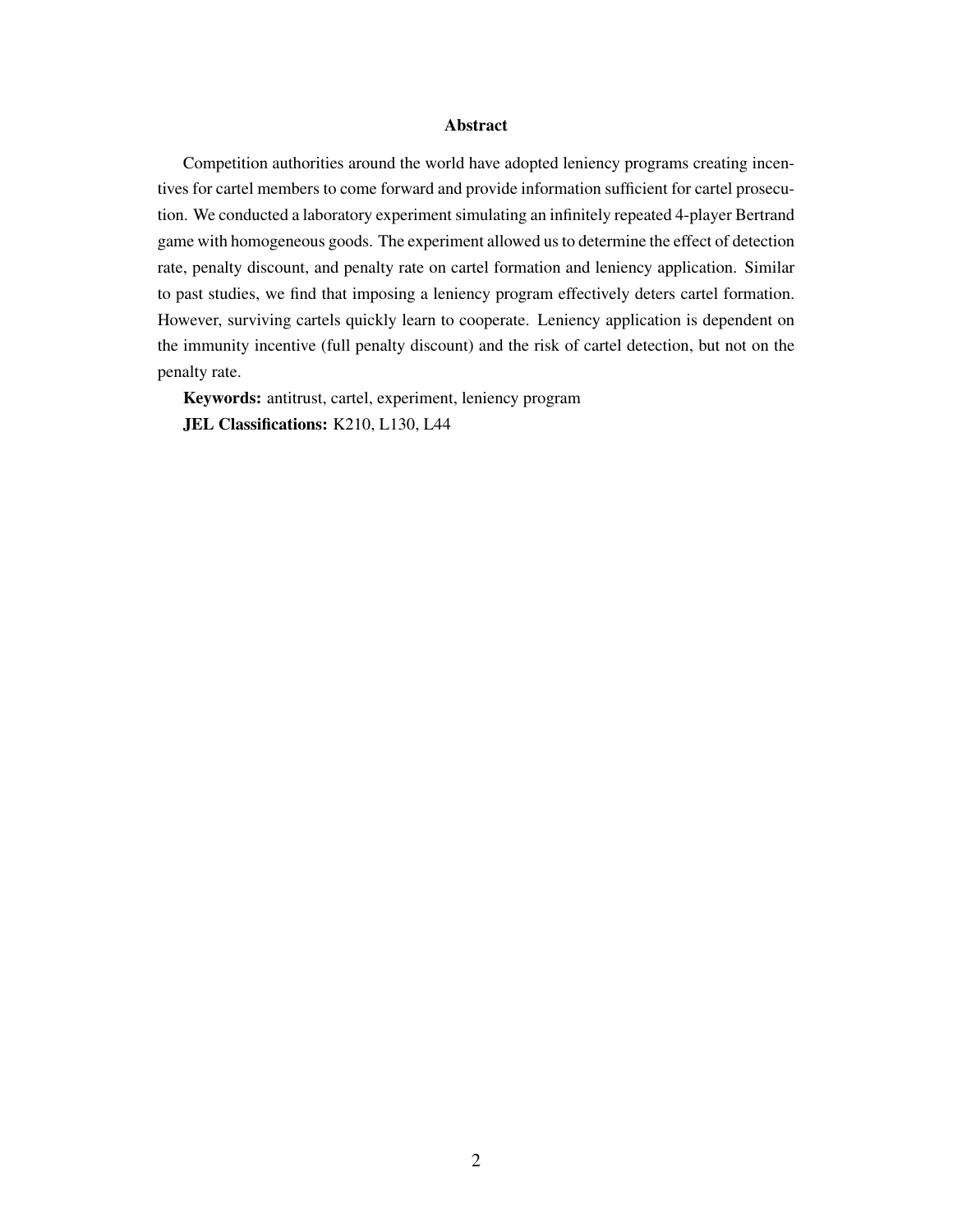# 1 Introduction

Illegal agreements among firms are highly profitable and difficult to detect. The formation and stability of a cartel is dependent on a long-term repeated interaction among market players. In addition to a degree of trust among cartel members, reputational considerations and credible threats preclude a member to deviate from an agreement. Knowledge on how cartel members react to risk of detection and the private incentives available to a member who decides to cooperate with a competition authority are useful in designing an effective leniency program (Spagnolo (2004)).

Competition authorities around the world have adopted leniency programs creating incentives for cartel members to come forward and provide information sufficient for cartel prosecution. Since the introduction of the US Corporate Leniency Policy for antitrust violations in 1978, other jurisdictions have implemented their own variants of a leniency program (Spagnolo (2008)). The antitrust law of the Philippines (Republic Act 10668 or the Philippine Competition Act) was enacted in 2015. Under Section 35 of the Philippine Competition Act, the Philippine Competition Commission is directed to "develop a Leniency Program to be granted to any entity in the form of immunity from suit or reduction of any fine which would otherwise be imposed on a participant in an anti-competitive agreement as provided in Section  $14(a)$  and  $14(b)$ ... in exchange for the voluntary disclosure of information regarding such an agreement which satisfies specific criteria prior to or during the fact-finding or preliminary inquiry stage of the case." In other jurisdictions, although such leniency programs have led to the crackdown of cartels, it is unclear whether some designs are systematically better than others (Colino (2017)). This provides scope for experimental investigation.

Experimental evidence indicates that leniency programs are welfare-improving given the decline in average prices following leniency implementation. However, results on the impact of leniency programs on the extent of reporting and the stability of remaining cartels are mixed. In the study of Hinloopen and Soetevent (2008), participants played a repeated 3-player Bertrand game with homogeneous goods. Communication among participants was allowed but restricted to the revelation of each cartel member's minimum and maximum acceptable prices. In this setup, cartels were short-lived either due to the timing of a member reporting the cartel, or the immediate detection of the cartel activity by the competition authority. In comparison, Bigoni et al. (2012) allowed trade of heterogeneous goods in a 2-player duopoly Bertrand game with restricted communication. Fewer cartels were formed but those that remained persisted for many periods.

In another experiment, Dijkstra et al. (2011) allowed unrestricted direct communication in a repeated 2-player Bertrand game with homogeneous goods and examined the attractiveness of applying for leniency conditional on the probability of conviction, i.e. where few and profound investigations increase the probability of conviction. The high likelihood of detection led to more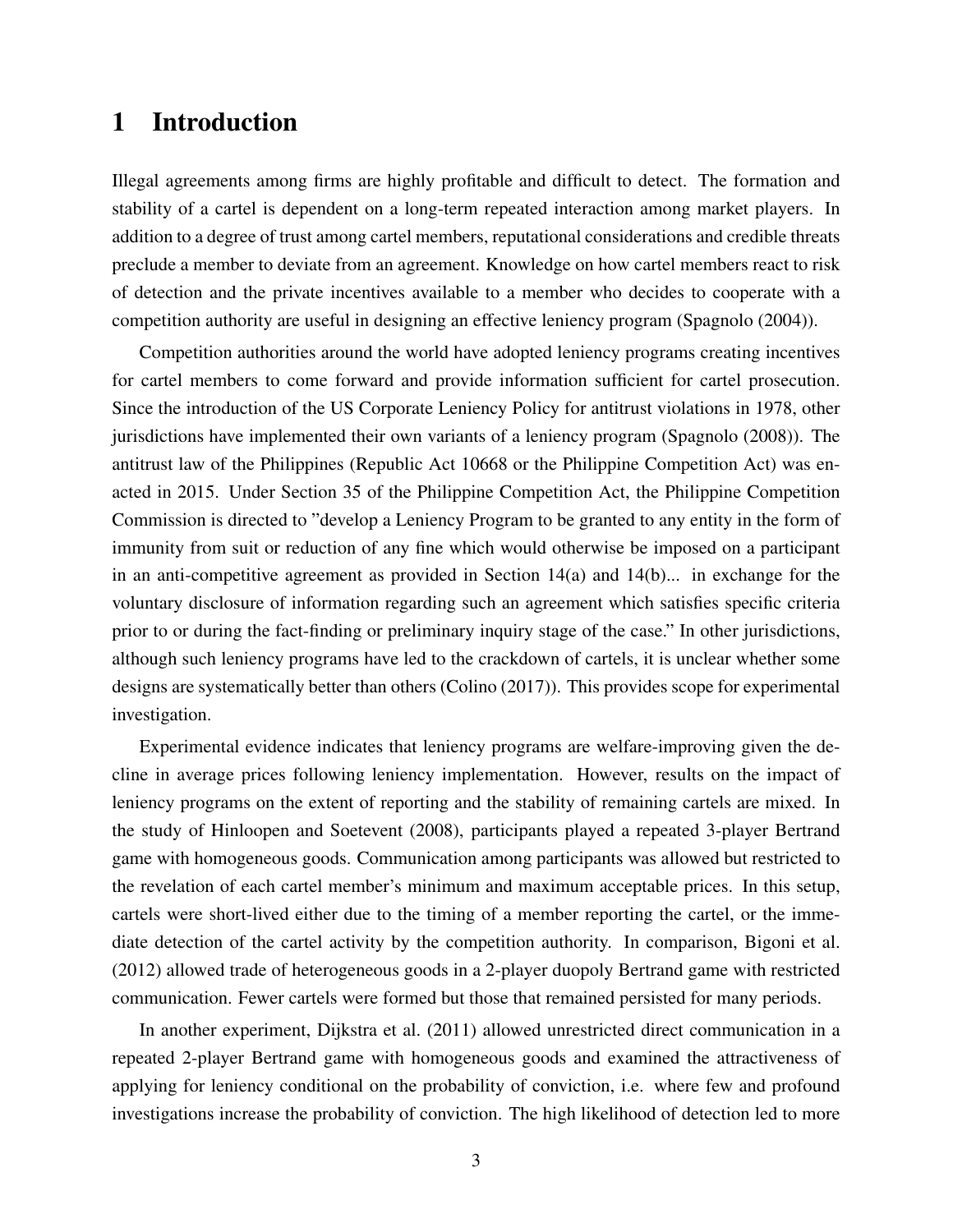cartels being reported. However, cartels that were created turned out to be stable amid unrestricted communication among cartel members.

We implemented an infinitely repeated 4-player Bertrand game<sup>1</sup> with homogeneous goods. The experiment was designed to determine the effect of detection rate, penalty discount, and penalty rate on cartel formation and leniency application.

Similar to Dijkstra et al. (2011), our experimental design allowed unrestricted (but time limited) communication. However, cartel members were allowed to report at any time during each round of the experiment, thus allowing the participants to outdo each other in terms of the timeliness of reporting. The probability of conviction was explicitly stated in terms of detection rate (ranging from zero to 50 percent). Penalties if caught were either 50 percent or 100 percent of own earnings in the current round, while the reduction in the penalty (discount) conditional on leniency application ranged from 50 percent to 100 percent of own earnings in the current round. Actual payoff at the end of the experiment was equivalent to a participant's average earnings in all the paid rounds. This strategy highlighted a player's incentive to cooperate and think of her stream of payoffs across the paid rounds, rather than on the one-time payoff from a randomly selected round.

Our results show that the different combinations of detection rate, penalty discount, and penalty rate deter cartel formation, but have a differential impact on leniency application. Although cartels are fewer, surviving cartels quickly learn to cooperate. The frequency of leniency application is rare and depends on the immunity incentive (full penalty discount) and the risk of cartel detection, but not on the penalty rate.

The rest of the paper is organized as follows: Section 2 discusses the theoretical model, Section 3 describes the experimental design, Section 4 lays down the hypotheses, Section 5 discusses the results, and Section 6 concludes with further discussion. The experiment instructions are provided at the end of the paper.

# 2 Model

The theoretical model described below is based on Motta and Polo (2003) and Dijkstra et al. (2011) which we use to derive predictions when there is an antitrust policy with a leniency program.

<sup>&</sup>lt;sup>1</sup>Fonseca and Normann (2012) showed that the marginal benefit of communicating is maximized with 4 players relative to games with 2, 6, or 8 players. Also, Bos and Harrington (2010) argued that in the context of an infinitely repeated capacity-constrained price game, a necessary condition for any  $(n - 1)$  firms to meet competitive demand, if demand is linear, is that  $n$  must be greater than 3.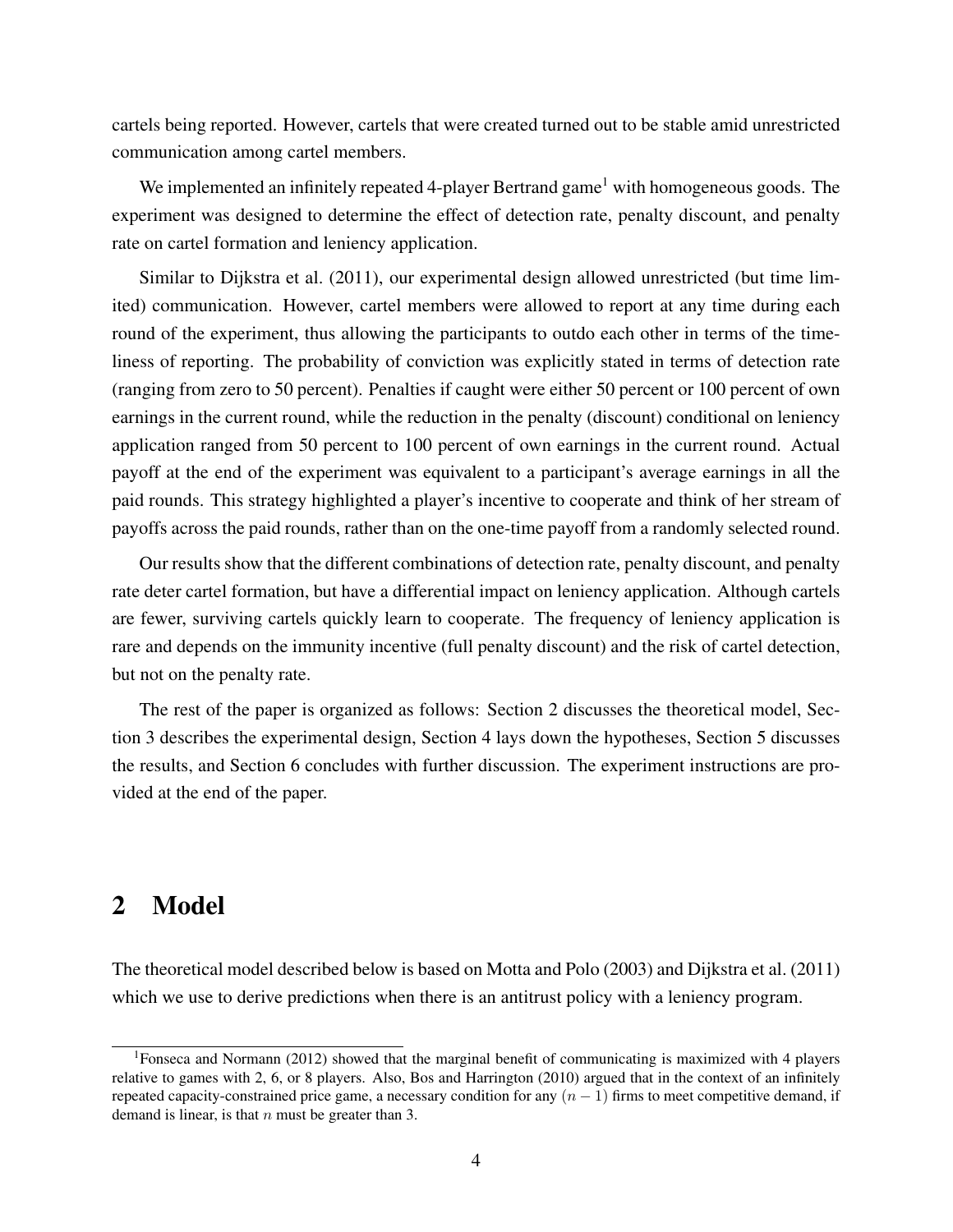### 2.1 Basic Model

Four firms denoted by  $N = 1, 2, 3, 4$  play a Bertrand game. Each firm i in N produces the same homogeneous product, has the capacity of producing a maximum of 50 units, and for simplicity supplies to consumers at zero production cost. The firms interact repeatedly over an infinite, discrete time horizon.

There are 120 consumers who each demand one unit of the good up to the reservation price of  $p^{max}=12$ . In each period, firms choose prices  $p_i \in (1, 2, 3, \dots, 15)^2$  simultaneously to maximize the present value of the profit stream with a common discount factor  $\delta \in [0, 1)$ . A firm's resulting profits for each round depends on one's own price choice and on the price chosen by her competitors. At the end of the experiment, the resulting profits is the average of the earnings in all the rounds.<sup>3</sup>

Each firm produces to meet demand up until its capacity. Consumers buy first from the firm offering the lowest price until its capacity has been exhausted. In case more than one firm charges the same low price, the firms equally share the quantity demanded.

### 2.2 Without antitrust

Absent the possibility of collusion, while there exist multiple Nash equilibria, our benchmark is the payoff dominant equilibrium in which all firms set a price of  $p^N = 1$ . This yields a competitive profit of  $\pi^N = (120(p^N))/n = 120/4 = 30$ . Thus, if firms play the competitive strategy in each period, the expected payoff of each firm is  $V_N = \pi^N + \delta \pi^N + \delta^2 \pi^N + \cdots = \pi^N/(1 - \delta)$ .

However, firms can coordinate prices above the competitive level by forming a cartel. In each period, firms have to simultaneously decide if they want to form a non-binding cartel which consists of at least 2 firms (partial cartel). Firms then simultaneously select a price  $p_i \in (1, 2, 3, \ldots, 15)$ , but are not obliged to follow the agreed-upon price (if any) and therefore could subsequently undercut the cartel.

The joint profit maximizing price is the consumers' reservation price of  $p^{max} = 12$ , which yields a collusive profit of  $\pi^C = (120p^{max})/n = 120(12)/4 = 360$ . Thus, if firms collude in each period, the expected payoff of each firm is  $V_C = \pi^C + \delta \pi^C + \delta^2 \pi^C + \cdots = \pi^C/(1-\delta)$ .

A cartel member, however, might defect from the cartel arrangement. If a cartel member decides to do so, then it will optimally set a price that is slightly lower than the agreed-upon price (which in this case = 11). Given that each firm is capacity constrained at this price further lowering

<sup>&</sup>lt;sup>2</sup>Prices above consumers' reservation price were included to identify players who either do not follow instructions or have the tendency to overprice.

 $3$ For simplicity, we assumed a discount factor equal to 1, which means that the weight attached to earnings is equal across the periods given that the time for rival firms to respond to an episode of defection is short.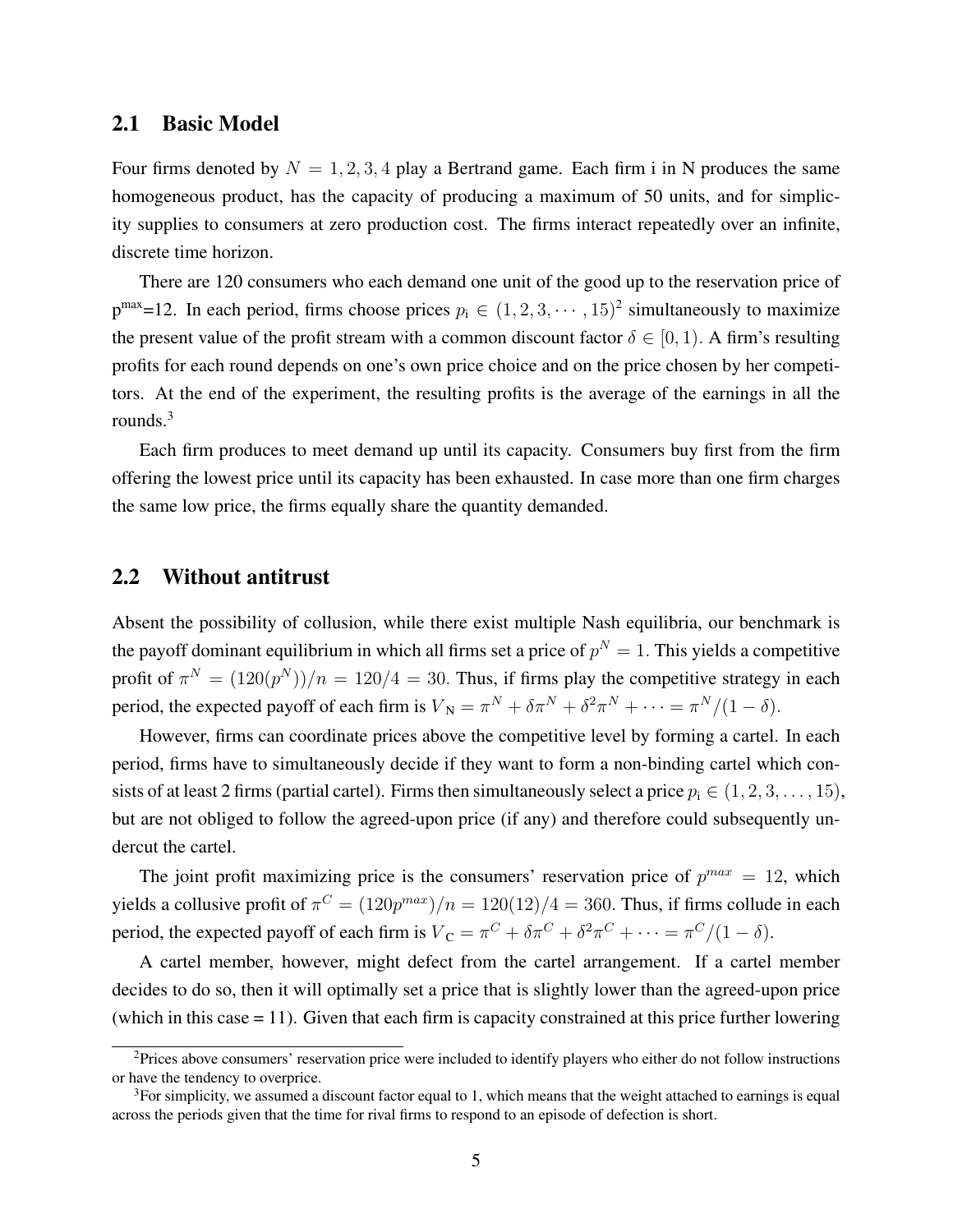the price is unprofitable. This is consistent with the model developed by Bos and Wandschneider (2014).

Assume that the formation of a cartel is sustained by means of a grim-trigger strategy where any deviation from the collusive price by a cartel member leads to each firm thereafter playing a static Nash equilibrium strategy. This implies that the deviating firm will gain a one-shot deviation profit of  $\pi^D = 50(11) = 550$ , followed by reversion to the competitive equilibria. Thus, the payoff associated with the unilateral deviation is:  $V_D = \pi^D + \delta \pi^N/(1 - \delta)$ .

### 2.3 Antitrust without leniency

Suppose that the competition authority may detect and prosecute collusion.<sup>4</sup> Assume that in each collusive period, the probability of being caught and punished is  $\alpha \in (0, 1)$ . If detected, each cartel member pays a fine of  $F > 0$ .

If all firms collude in each period, each firm will expect to earn the collusive profit  $\pi$ <sup>C</sup> minus the fine *F* with probability  $\alpha$ , and  $\pi^C$  with probability  $(1 - \alpha)$ . Thus, the expected payoff of each firm is  $V_C = \alpha(\pi^C - F) + (1 - \alpha)\pi^C + \delta V_{CR} = (\pi^C - \alpha F)/(1 - \delta).$ 

Consider a deviation. A cartel member who slightly undercuts the collusive price, will gain a one-shot deviation profit of  $\pi^D$ , and earn  $\pi^N$  in future periods. Thus, the payoff associated with the unilateral deviation is  $V_D = \alpha(\pi^D - F) + (1 - \alpha)\pi^D + \delta \pi^N/(1 - \delta) = \pi^D - \alpha F + \delta \pi^N/(1 - \delta)$ .

### 2.4 Antitrust with leniency

Consider the case where colluding firms can apply for leniency without incurring any cost for reporting. Without any leniency applicant, the competition authority discovers and penalizes a cartel with probability  $\alpha$ . With a leniency applicant, the competition authority discovers and penalizes a cartel for certain. Members of that cartel pay a fine  $F > 0$ .

Assume that only the first firm to apply obtains reduction of the penalty. Each member expects that the amount of discount it might receive due to leniency is given by  $\theta \in [0, 1]$ , which gives the percentage of penalty reduction for the first applicant. That is, the cartel member who first reports will pay a reduced fine equal to  $(1 - \theta)F$ . Following Motta and Polo (2003), assume further that a cartel that has been detected and prosecuted will immediately revert to its collusive behavior.

*Collude and not report (CNR)*. If firms always play collude and not report, each firm will receive the collusive profit  $\pi^C$  in each period but will pay F with probability  $\alpha$ . Thus, the expected payoff for playing *CNR* is  $V_{\text{CNR}} = \alpha(\pi^C - F) + (1 - \alpha)\pi^C + \delta V_{\text{CR}} = (\pi^C - \alpha F)/(1 - \delta)$ .

<sup>&</sup>lt;sup>4</sup>This is presented here for completeness. In the experimental design, there is no treatment pertaining to antitrust without leniency.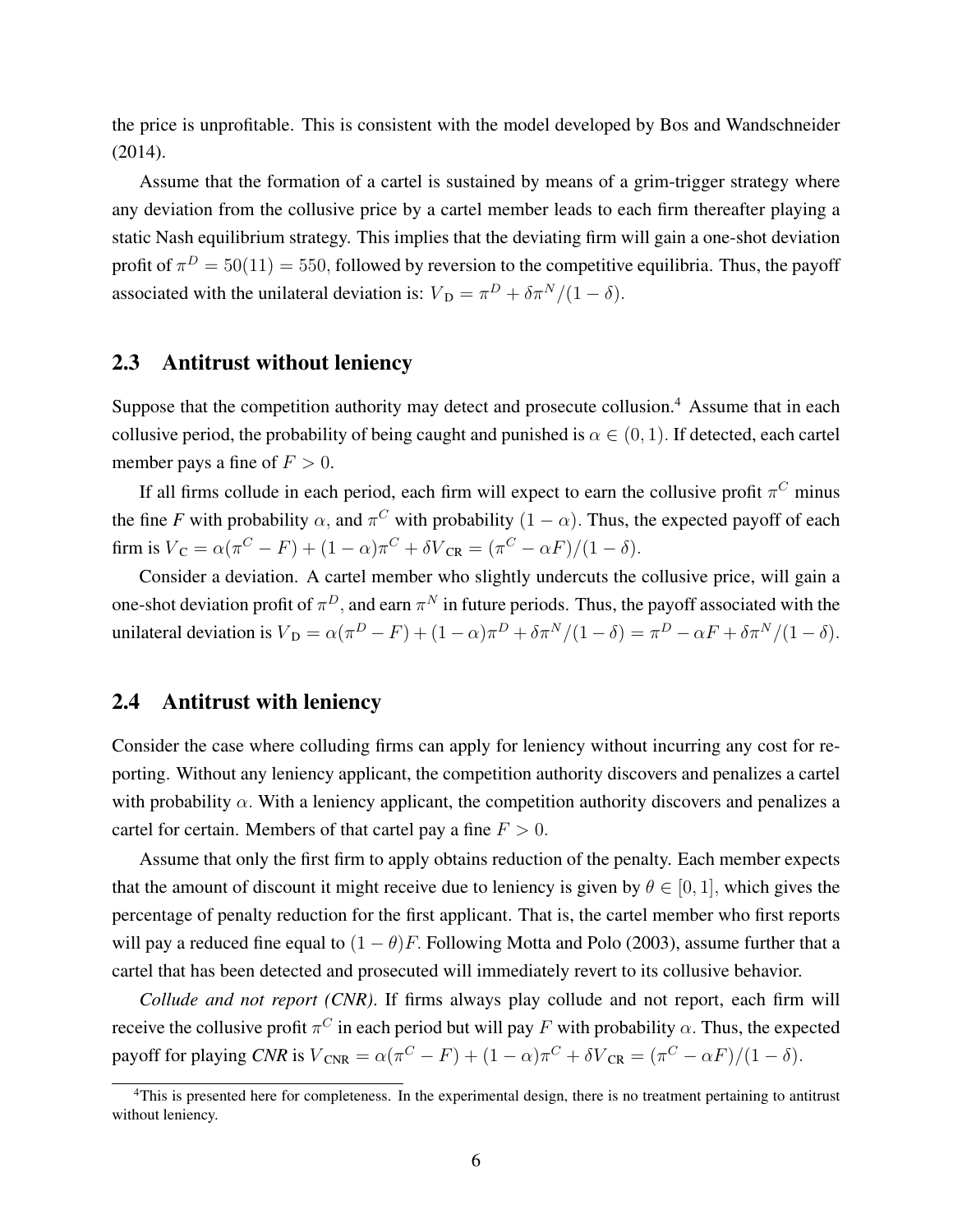*Collude and report (CR)*. Suppose a firm participates in the collusion and then reports the cartel to the competition authority. This firm will receive collusive profit  $\pi$ <sup>C</sup> less the reduced fine  $(1 - \theta)F$  in the first period and earns competitive profits  $\pi^N$  in future periods. Meanwhile, the other cartel members will suffer the full fine F. Thus, expected payoff for *CR* is given by  $V_{CR} = \pi^C - (1 - \theta)F + \delta \pi^N / (1 - \delta).$ 

Consider a deviating firm that slightly undercuts the collusive price. This firm will gain a profit of  $\pi^D$  and a competitive profit  $\pi^N$  in future periods. Thus, the payoff associated with the unilateral deviation is  $V_D = \alpha(\pi^D - F) + (1 - \alpha)\pi^D + \delta \pi^N/(1 - \delta) = \pi^D - \alpha F + \delta \pi^N/(1 - \delta)$ .

# 3 Experimental Design

There are eight experiment conditions corresponding to combinations of detection rate, penalty discount, and penalty rate. For each treatment two sessions were conducted at the University of the Philippines (UP). Each session had 12 to 28 participants and lasted for 45 to 60 minutes. The computer experiment was programmed in Python and implemented in oTree (Chen et al. (2016)).

Each treatment consisted of two Parts. In Part 1, participants were randomly grouped into 4 (representing 4 equally sized firms) and played 5 practice rounds with the same group to help them become familiar with the tasks. After the practice rounds, each participant was again randomly grouped with 3 other players; grouping was maintained throughout Part 2. Each participant knew that her actual earnings at the end of the experiment was the average of her earnings per round in Part 2 plus a participation fee of PHP 100. Participants also knew that Part 2 may end at any round.

In Part 1, each participant was a seller who had access to 50 trinkets which could be sold at an offer price ranging from PHP 1 to PHP 12. Total supply at each round was 200 trinkets, but there were only 120 consumers who may buy only 1 trinket each per round at a maximum price of PHP 12. After all group members have submitted their offer price, consumers start buying trinkets starting from the lowest price until all the 120 lowest-priced trinkets were purchased. If participants in a group had the same offer price, a proportional rule was applied. For example, if one participant has sold all her 50 trinkets and the other 3 participants in the group had the same but higher offer price, they equally share the residual demand.

Before choosing an offer price, a participant had the opportunity to interact with members of her group but with only those who had decided to use the time-limited chat window. Use of the chat window to discuss their offer price was free of charge. At the end of each round, the computer displayed the details of each group member's earnings. Throughout the experiment, participants had access to an on-screen calculator, a pen and paper which most participants used to track prices and earnings.

The tasks in Part 2 were similar to Part 1. The participants knew that the actual number of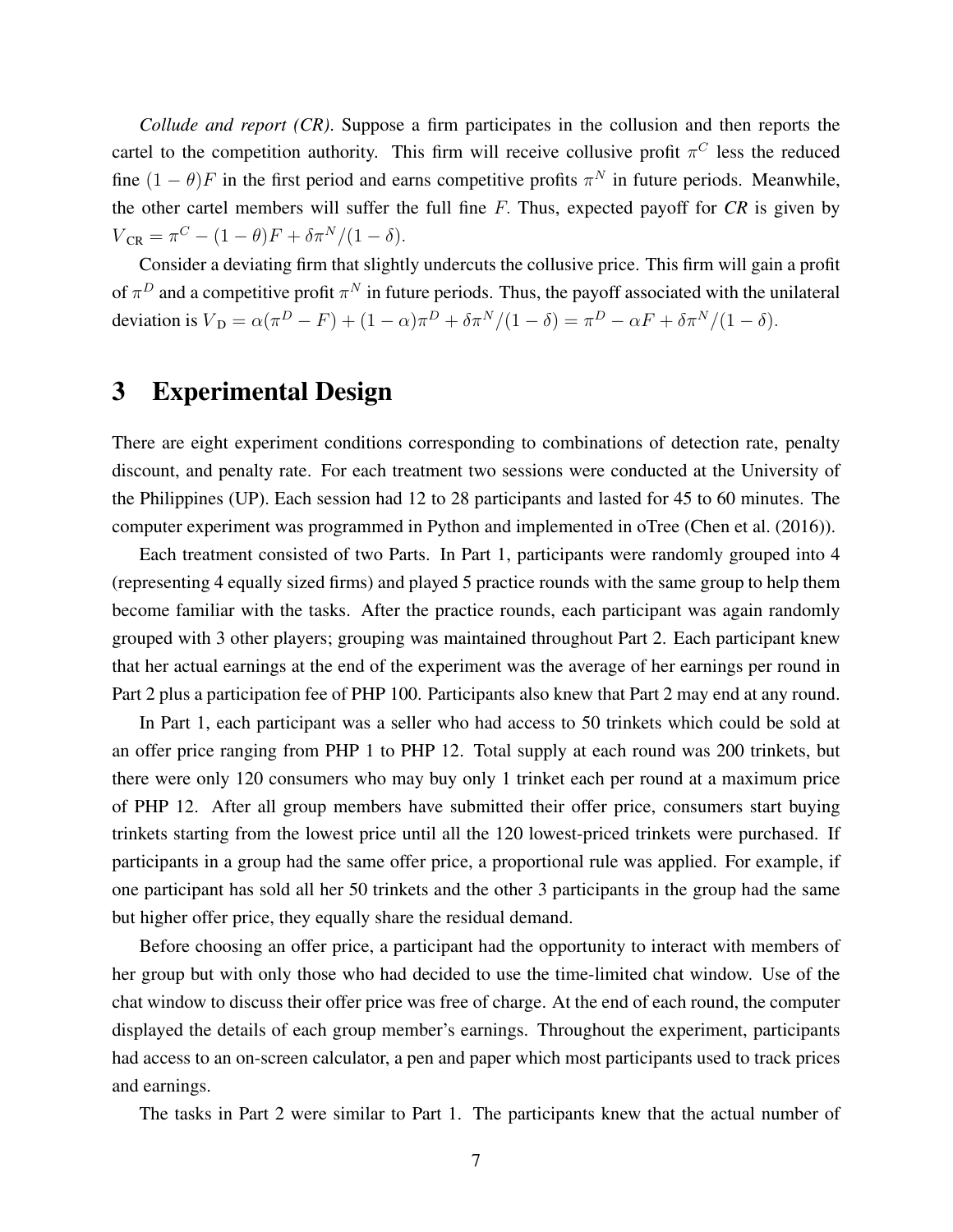Rounds will be randomly determined by the computer so that Part 2 may end at any time. In each round, participants decided whether to use the chat window to communicate with other players to agree on an offer price. However, in Part 2 participants knew that communicating through the chat window, regardless of the price agreement reached, may be penalized. If detected by the computer, the fine is equal to half of a player's earnings in the current round. In the experiment, a (partial) cartel was formed if at least 2 of the 4 participants decided to chat. A cartel participant had the opportunity to either avoid or reduce the penalty of detection if she succeeds as the first player (or marker) in her group to report the use of the chat window by clicking on a report button on-screen. This action of self-reporting is similar to applying for leniency to a competition authority. The first marker in a group was shown a message that she was the first to self-report for that round, while other markers saw a message stating that another participant has previously applied for leniency. At the end of each round, the computer displayed the details of each group member's gross earnings, penalties, and net earnings. This means that if at least one participant self-reported, it is possible for members of a group to determine which player is the first marker.

# 4 Hypotheses

*Hypothesis 1.* Offer prices tend to be lower in the *no chat* condition relative to other conditions where players have an opportunity to coordinate with other players. The strategy to collude strongly dominates the strategy to compete independently and this is more pronounced when there is no possibility of penalty for coordinating.

*Hypothesis 2. V<sub>C</sub>* decreases as the detection rate increases, *ceteris paribus*. Cartels are more likely to form and prices will be higher under reduced discount ( $\alpha = 15\%$ ), followed in decreasing magnitude by high detection ( $\alpha = 30\%$ ) and higher detection ( $\alpha = 50\%$ ). Thus, controlling for the level of leniency discounts, higher detection rates make the formation of cartels less likely. *Hypothesis 3.*  $V_C > V_N$  for *any* value of  $\theta$ , or penalty F. A cartel is likely to be formed regardless of the extent of penalty.

*Hypothesis 4.* Cartels will be stable. Firms always have an incentive to collude across all treatments since  $V_C > V_D$ . The value of defection  $V_D$ , however, decreases as the detection rate increases, *ceteris paribus*. That is, the number of deviations from the collusive price is highest under reduced discount ( $\alpha = 15\%$ ), followed in decreasing magnitude by high detection ( $\alpha = 30\%$ ) and higher detection ( $\alpha = 50\%$ ). Also, the  $V<sub>D</sub>$  decreases as the extent of penalty increases, *ceteris paribus*; deviations are less likely under full penalty ( $F = 100\%$ ) than under immunity ( $F = 50\%$ ).

*Hypothesis 5.* There is no self-reporting regardless of the detection rate  $\alpha$ , since  $V_{\text{CNR}} > V_{\text{CR}}$ . The value of colluding and not reporting is highest under reduced discount ( $\alpha = 15\%$ ), followed in decreasing magnitude by high detection ( $\alpha = 30\%$ ) and higher detection ( $\alpha = 50\%$ ). *Hypothesis*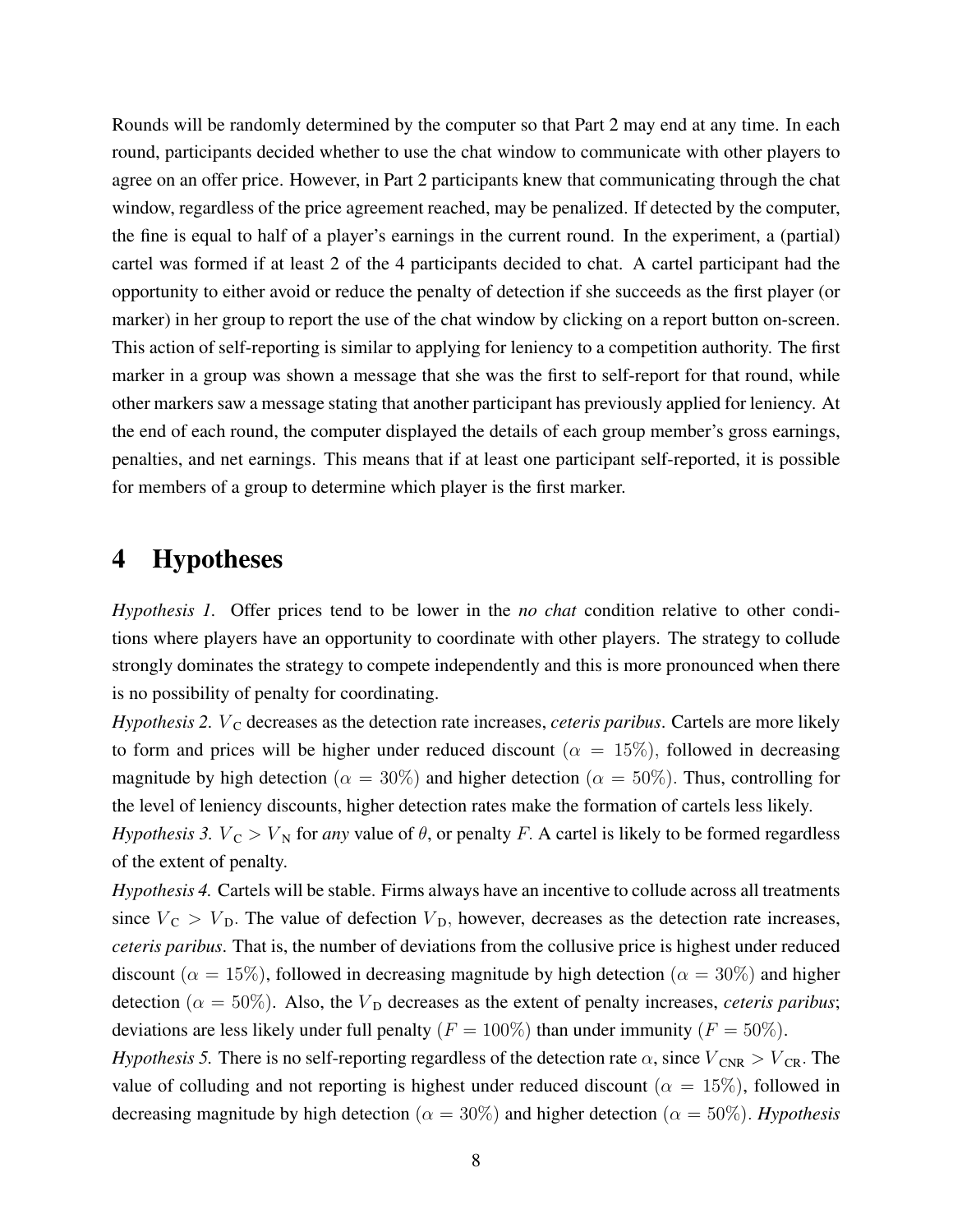6. There will be no self-reporting regardless of the extent of penalty, since  $V_{\text{CNR}} > V_{\text{CR}}$  at various levels of F. The value of colluding and not reporting is higher under immunity ( $F = 50\%$ ) than under full penalty ( $F = 100\%$ ).

*Hypothesis 7.* There is no self-reporting regardless of the level of leniency discounts, since  $V_{\text{CNR}}$  >  $V_{CR}$  at various levels of  $\theta$ . Hence, cartel members always have an incentive to keep mum about the cartel. Controlling for detection rate, such incentive is high under reduced discount ( $\theta = 50\%)$ ) followed in decreasing magnitude by leniency ( $\theta = 80\%$ ) and immunity ( $\theta = 100\%$ ).

# 5 Results

The experiment was participated in by university students who pre-registered online. The 232 participants were either advanced university undergraduate students (71%) or postgraduate students  $(29\%)$ <sup>5</sup> Maximum possible earnings during the experiment is PHP 700 (USD 13.4). Range of actual earnings is PHP 100 (USD 1.9) to PHP 605.56 (USD 11.6), with a mean of PHP 265.27 (USD 5.1) and standard deviation of PHP 87.97 (USD 1.7). Mean age is 23 years, with range of 19 to 47 years; 59% are females.

Table 1 summarizes the eight treatments we conducted, corresponding to combinations of (i) *detection rate* or probability of detection as proxy for a competition authority's reputation and/or experience in cartel prosecution; (ii) *penalty discount* or reduction in fines conditional on the status of the cartel investigation, i.e. higher incentive for firms that come forward early on, and lower reduction for leniency applicants at a later phase of a cartel investigation; and (iii) *penalty rate* as a fraction of current-round earnings.

In the *no chat* condition, direct communication among group members is not possible. The *chat with no penalty* condition is a laissez-faire market, while the other treatments correspond to different *leniency* conditions with varying combinations of detection rate, penalty discount, and penalty rate.

*Result 1: Offer prices are significantly lower when participants have no opportunity to directly communicate.*

In the *chat with no penalty treatment*, average offer price covering all rounds (practice rounds in Part 1 and actual rounds in Part 2) is 9.27 (SD=2.58), twice the average offer price of 4.63 (SD=2.93) in the *no chat treatment*. The difference is statistically significant based on the Wilcoxon ranksum test (z=-18.924, p=0.0000). In the actual rounds, the divergence in offer prices is 2.7 times

<sup>&</sup>lt;sup>5</sup>The experimenters opted to recruit only advanced university students on the assumption that younger students are less cunning or less likely to participate in organized crime. 23% of the participants revealed that they have engaged in betting in the past 6 months, 10% of participants do not feel constrained to engage in illegal behavior and 41% are likely to violate rules if the probability of detection is low.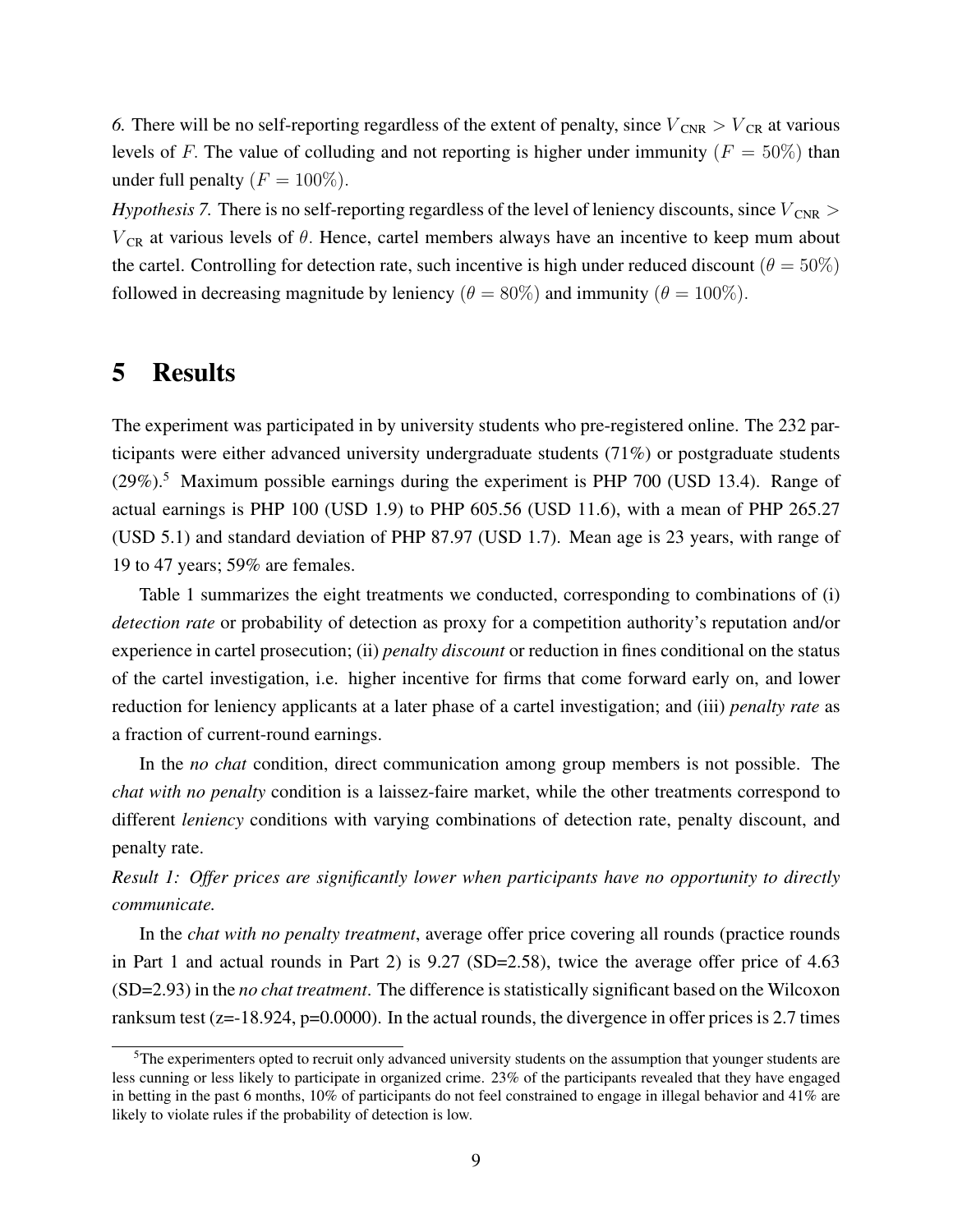| Condition (in $%$ )        | Detection Rate Penalty |          | Fine Reduction |
|----------------------------|------------------------|----------|----------------|
| No chat                    | <b>NA</b>              | NA.      | NA.            |
| Chat with no penalty       | $\theta$               | $\theta$ | NA             |
| Immunity (partial penalty) | 15                     | 50       | 100            |
| Immunity (full penalty)    | 15                     | 100      | 100            |
| High discount              | 15                     | 50       | 80             |
| Low detection              | 15                     | 50       | 50             |
| High detection             | 30                     | 50       | 50             |
| Higher detection           | 50                     | 50       | 50             |

Table 1: Summary of experiment treatments

larger (z=-20.781, p=0.0000). When participants have no opportunity to directly communicate average offer price is 3.47 (SD=2.15); when participants are allowed to communicate with no risk of penalty, offer price is 9.36 (SD=2.62).

Figure 1 shows the distribution of offer prices across the rounds. With no opportunity to communicate, offer prices in the no chat treatment quickly declined in Part 2 of the experiment, starting from an average of 7.14 down to 2.89 by round 15. Also, the range in offer prices is narrower in the no chat treatment, as shown by the distance between the largest non-outlier (top whisker) and smallest non-outlier (bottom whisker).

In contrast, the pattern in offer prices in the no penalty treatment suggests learning among the participants. The initial decline in offer prices reversed in later periods. In Part 2, starting from an average of 10.13, offer prices dipped to 8.71 by round 6 but reverted back to 10.21 by round 10. Participants' realization that payoffs are higher with cooperation is apparent in the recorded chats.<sup>6</sup>

#### *Result 2: Cartel formation is prevalent but risk of detection serves as a significant deterrent.*

In the experiment, a cartel is formed in a round when at least two players in a group use the chat window to communicate and discuss a common offer price. In the 7 experimental conditions where group chat is allowed (see Table 2, on average only 83% of the participants agreed to use the chat window in Part 1 even without the risk of detection.

In Part 2 of the experiment, there is a known probability that the computer may detect the group's use of the chat window. Detection means that users of the chat window are subject to a

<sup>&</sup>lt;sup>6</sup>Based on the recorded conversations, users of the chat window initially could not agree on the maximum offer price of 12 because either not all group members were in the chat or at least one group member was silent. As the experiment progressed, lower earnings prodded at least one group member to suggest the need to cooperate. Here is a sample message culled from one of the recorded chats: "Player 1: I'm serious we can maximize our profit if we choose to stick with a steady price. Usually games like this max payoffs if cooperation is done."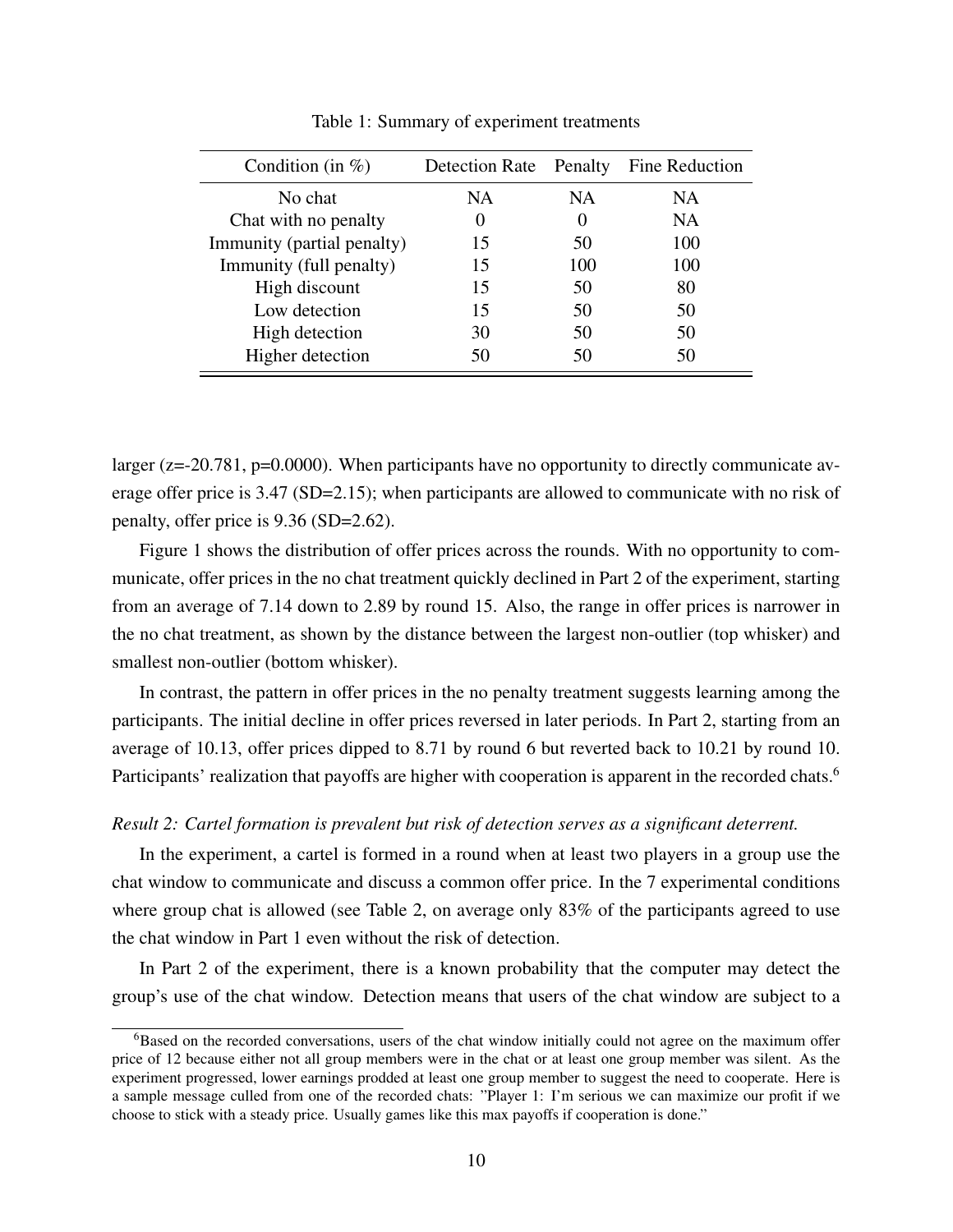

Figure 1: Distribution of offer prices per round in the *no chat condition* (left) and the *chat with no penalty condition* (right). On average, offer prices are significantly lower in the no chat condition relative to the chat condition. The gap in the offer prices also widens over time as participants in the no chat condition undercut each other.

penalty equivalent to a fixed percentage of earnings in the current round. Controlling for penalty (fixed at 50% of earnings), the data suggest that the use of the chat window is lower as the detection rate increases ( $\rho = -0.2011$ ,  $p = 0.0000$ ). Comparing the treatments, the Wilcoxon ranksum test results reveal that the fewer number of cartels formed in Part 2 is statistically different between the*low detection* and *higher detection* treatments (z=-2.688, p=0.007) and between the *high detection* and *higher detection* treatments (z=-6.268, p=0.000), but not between the *low detection* and *high detection* treatments (z=-1.466, p=0.142) treatments.

|                            | Part 1 (% of players)       |                            | Part 2 (% of players)       |                            |
|----------------------------|-----------------------------|----------------------------|-----------------------------|----------------------------|
| Treatment                  | users of the<br>chat window | engaged in<br>undercutting | users of the<br>chat window | engaged in<br>undercutting |
| Chat with no penalty       | 80.0                        | 16.7                       | 89.6                        | 9.0                        |
| Immunity (partial penalty) | 86.7                        | 15.0                       | 18.1                        | 3.5                        |
| Immunity (full penalty)    | 80.0                        | 5.0                        | 28.6                        | 1.6                        |
| High discount              | 89.5                        | 11.4                       | 21.8                        | 0.6                        |
| Low detection              | 79.4                        | 11.1                       | 35.0                        | 3.0                        |
| High detection             | 73.1                        | 7.5                        | 18.0                        | 0.5                        |
| Higher detection           | 90.8                        | 15.8                       | 15.6                        | 1.4                        |

Table 2: Chat window use and deviation from agreed common price (in %)

*Result 3: A cartel is likely to form regardless of the penalty rate.*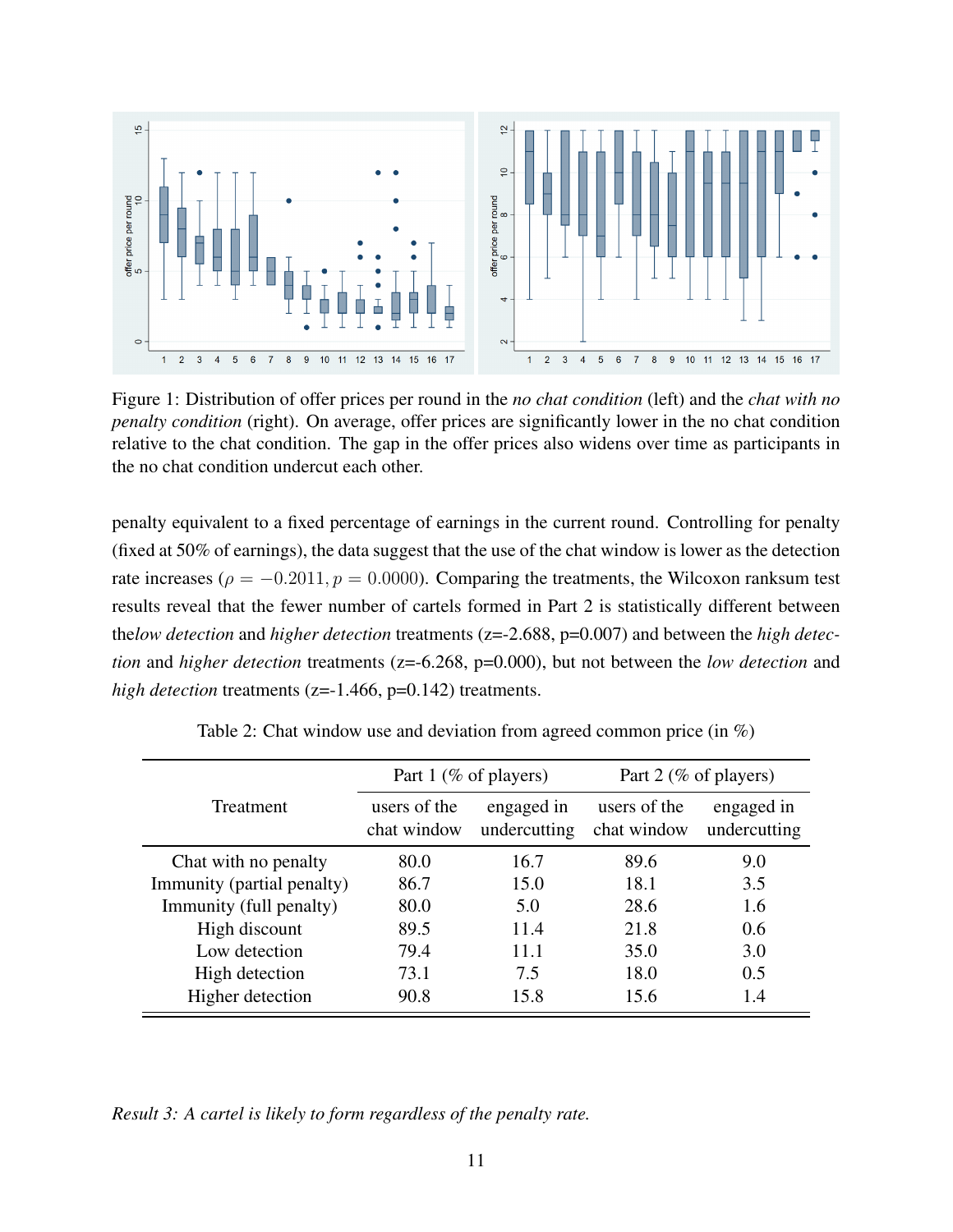If a cartel is formed in a round, a fraction of the earnings in the current round may be deducted from the earnings of chat window users. Refer to Table 2. We compare the impact of penalty rate using 3 treatments controlling for detection rate (fixed at 15%): *no penalty* (0%), immunity with *partial penalty* (50%), and immunity with *full penalty* (100%).

Imposing a possible penalty deters cartel formation. In Part 2 of the experiment, the use of the chat window is significantly lower in the immunity with partial penalty  $(z=11.455, p=0.0000)$ and in the immunity with full penalty treatments  $(z=10.290, p=0.0000)$  compared to the no penalty condition.

However, cartel formation is not reduced to zero. On average 18% of participants in the immunity with partial penalty continued to use the chat window in Part 2, and (29%) did so in the immunity with full penalty condition. In the recorded conversations, no one mentioned the size of the penalty, even in the condition where there is risk that total earnings in a round may be reduced to zero. We note however that this may be an artefact from the experimental design, given that participants know that actual earnings in the experiment is the average payoff in Part 2 rather than the earnings in one randomly selected round.

#### *Result 4: Cartels tend to stabilize more quickly in the presence of a leniency program.*

Even with direct communication, a participant may defect if she used the chat window together with at least one other participant and agreed on a common offer price but the actual offer price in that round is lower than the agreed common price. A cartel may be unstable if undercutting or defection is prevalent. By definition, a cartel is considered stable if abiding by the collusive agreement is the optimal strategy for all firms (Harrington (2008) so that deviating from the agreed offer price may yield higher earnings in the current round, but future earnings may be lower if as a result of the deviation participants within a group continue to undercut each other in succeeding rounds.

Although deviation from the agreed common price was not uncommon, our results suggest that participants eventually learned to cooperate. In all the experiment treatments where the chat window is available, 11.8% of participants in Part 1 attempted to offer a price lower than the agreed price. In Part 2, undercutting declined to 2.8% on the average. And in later rounds, undercutting disappeared as participants realized that cooperation can raise their average earnings.<sup>7</sup>

In the chat with no penalty treatment, undercutting continued until the end of the experiment. On average, 9% of players deviated from the agreed offer price. In contrast, we find that in the leniency conditions on average 1.8% of players engaged in undercutting, but the number of defectors were down to zero by the third round of Part 2. All the Wilcoxon ranksum test results comparing chat with no penalty with each of the leniency program options confirm that undercutting in Part

<sup>&</sup>lt;sup>7</sup>Here are two sample messages: (1) Player 1: Let's stick to 12. Player 2: No talkshit so we all go home with moolah. Player 4: Game! (2) Player 3: Last chat? Player 4: Yes, 12 all the way! Player 2: Copy.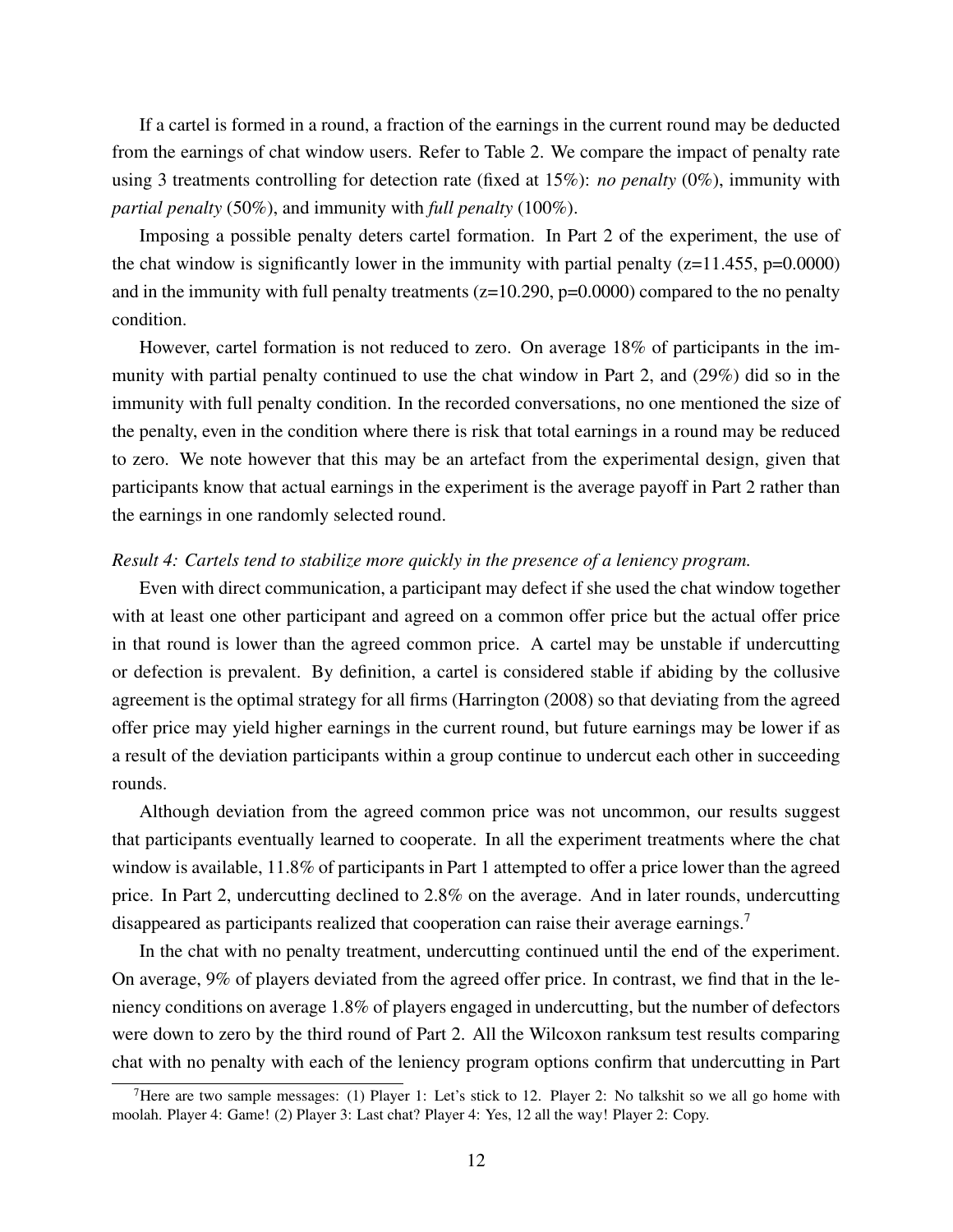2 is significantly lower with leniency. This pro-collusive effect of leniency is consistent with the results of Bigoni et al. (2012).

*Result 5: The rate of self-reporting or leniency application is higher than the model's prediction.* Since the payoff from colluding and not reporting the cartel  $(V_{CNR})$  is larger than the earnings from colluding and reporting  $(V_{CR})$ , the theoretical model in Section 2 predicts that no cartel member (or user of the chat window) will apply for leniency, regardless of (i) the risk of detection (detection rate), (ii) the extent of penalty (% reduction in current round earnings), and (iii) reduction in penalty as reward for reporting (penalty discount).

Our data show that self-reporting happened at least once in 11 out of the 43 groups with the opportunity to apply for leniency (by clicking on the report button on the computer screen). 7.7% of the participants applied for leniency. Of the 45 leniency applicants, 26 players succeeded as first marker and received reduced penalty in the round where they self-reported.

We examined all instances where at least one cartel participant self-reported. 44% of the selfreporting happened in the early rounds of Part 2 where undercutting was apparent despite a commonly agreed offer price. Retaliation Hinloopen and Soetevent (2008) was not the only motivation behind self-reporting. In half of the self-report cases, participants used the chat window but no agreement was reached and resulted in low earnings for the period. However, frustration and retaliation among the groups which self-reported was short-lived. Repeated self-reporting occurred in only 1 group: starting average offer price in Part 2 was 9.50; the ending average offer price was reduced to 4.75. In the other groups, participants typically sent repeated reminders not to report. In cases where at least one participant self-reported, the group was easy to forgive conditional on the promise never to self-report again.<sup>8</sup>

The actual self-report rate deviates from the theoretical model's prediction of zero. However, self-reporting within a group was commonly a one-time occurrence as participants learned to cooperate. This is not surprising given the effect of self-reporting in an infinitely repeated game. As Bigoni et al. (2012) suggested, self-reporting destroys trust among players and limits cooperation in succeeding periods. This realization is confirmed in the content of the recorded chats. Constant reminders within groups not to report was also common.<sup>9</sup> Table 3 compares the frequency of self-reporting across the leniency treatments.

Self-reporting rate is highest under the immunity condition with partial penalty, where a first marker avoids the certain 50% reduction in current-round earnings. Note however that immunity with a potential higher penalty (at 100% of earnings in the current round) does not result in a higher

<sup>&</sup>lt;sup>8</sup>Here is a sample chat. Player 1: OMG what happened? I was caught. Player 2: Me too. Player 3: It's OK. 50% of 0 is 0. Haha. Player 1: Don't report again. Find the good in you.

<sup>&</sup>lt;sup>9</sup>Here are two examples. (1) Player 1: Stick to 12? Player 2: Yes, just don't report. Player 1: Agreed. (2) Player 4: There is penalty. Player 2: Yes 15% though, so don't report. Player 3: Agree. How unlucky can we be? Hahaha.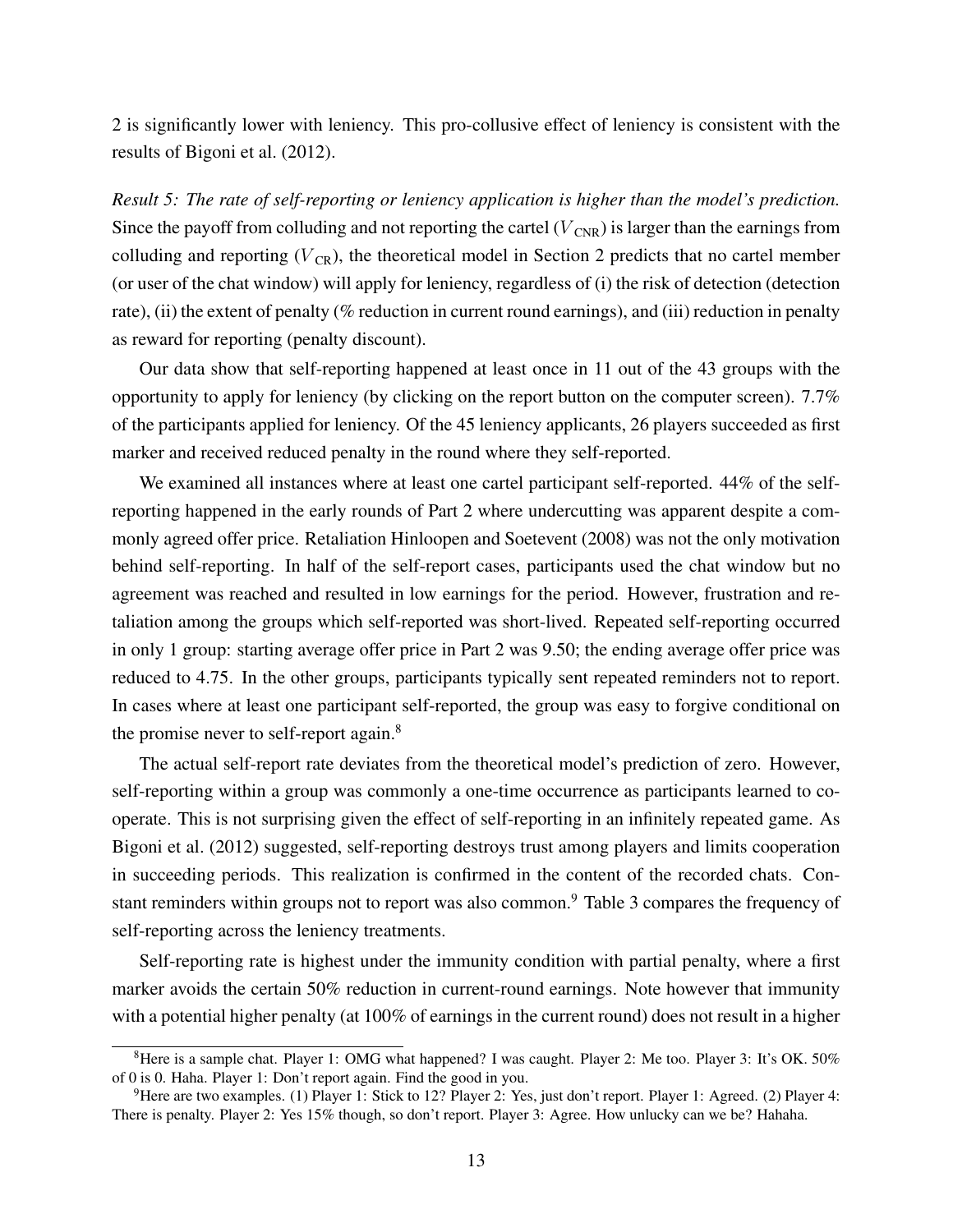| Treatment                  | Applicants     | Report Rate $(\% )$ | Wilcoxon ranksum test  |
|----------------------------|----------------|---------------------|------------------------|
| Immunity (partial penalty) | 5              | 19.2                |                        |
| Immunity (full penalty)    | 16             | 7.6                 | $z=2.429$ , $p=0.0151$ |
| High discount              | $\overline{4}$ | 3.8                 | $z=2.301$ , $p=0.0214$ |
| Low detection              | 13             | 9.5                 | $z=2.314$ , $p=0.0207$ |
| High detection             | 2              | 3.3                 | $z=2.006$ , $p=0.0448$ |
| Higher detection           |                | 12.2                | $z=1.003$ , $p=0.3157$ |

Table 3: Leniency application

leniency application rate.

Controlling for the penalty rate (fixed at 50%), we find that leniency application is significantly higher when the likelihood of cartel detection is high (at 50%). The Wilcoxon ranksum test results also indicate that there is no significant difference in leniency application between immunity with partial penalty and the higher detection condition. This suggests that the reputation of a competition authority in cartel prosecution may influence the decision to either apply or not apply for leniency.

### 6 Concluding remarks

The introduction of an antitrust regime with a leniency program, regardless of detection rate or extent of discount on penalty, deters cartel formation. Among the combinations of detection rate, extent of penalty, and discount rates, self-reporting is highest when penalty is reduced to zero (immunity) and when the probability of detection is high.

In addition to the experiment, we conducted a series of focus group discussions with members of chambers of commerce and law practitioners in the Philippines to determine other variables that may influence leniency application. The qualitative data gathered confirm that immunity from penalty and the probability of detection determine the likelihood of self-reporting.

Specific considerations are: criminal immunity given risk of being identified as ring leader, high probability of cartel detection especially if the competition authority has opened an investigation and identified parties that are potentially liable, certainty of being a first marker given risk of self-incrimination, and the pace of judicial proceedings.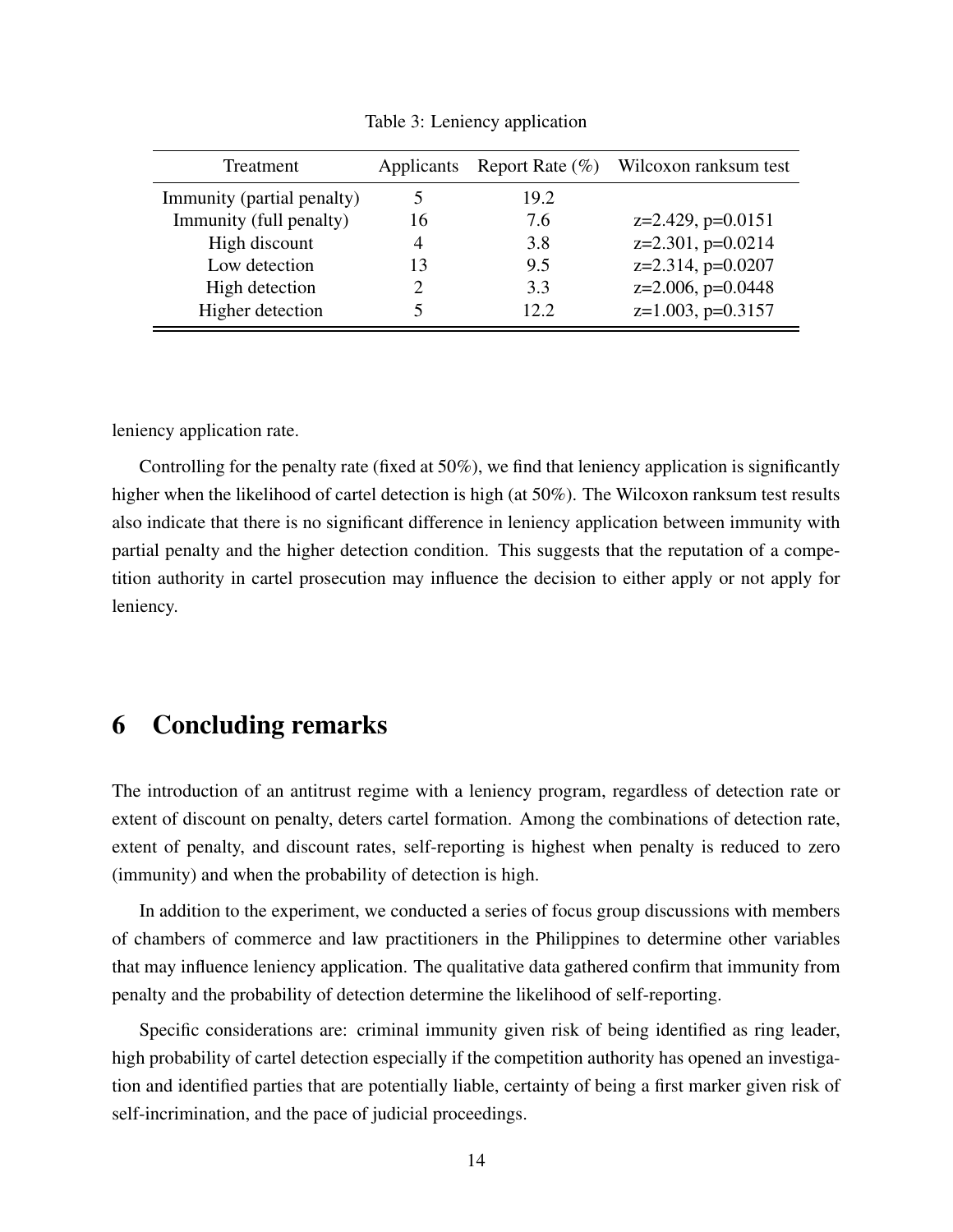# References

- Maria Bigoni, Sven-Olof Fridolfsson, Chloe. Le Coq, and Giancarlo Spagnolo. Fines, leniency and rewards ´ in antitrust. *RAND Journal of Economics*, 43(2):1756–2171, 2012.
- Iwan Bos and Joseph E. Jr. Harrington. Endogenous cartel formation with heterogeneous firms. *RAND Journal of Economics*, 41(1):92–117, 2010.
- Iwan Bos and Frederick Wandschneider. A note on cartel ringleaders and the corporate leniency programme. *Applied Economics Letter*, 20(11):1100–1103, 2014.
- Daniel L. Chen, Martin Schonger, and Chris Wickens. o-tree an open-source platform for laboratory, online, and field experiments. *Journal of Behavioral and Experimental Finance*, 9:88–97, 2016.
- S. Marco Colino. The perks of being a whistleblower: Designing efficient leniency programs in new antitrust jurisdictions. *Vanderbilt Journal of Transnational Law*, 50(5):535–582, 2017.
- Peter Dijkstra, Marco Haan, and Lambert Schoonbeek. Leniency programs and the design of antitrust: Experimental evidence with unrestricted communication. 07 2011.
- Miguel A. Fonseca and Hans-Theo Normann. Explicit vs. tacit collusion: the impact of communication in oligopoly experiments. *European Economic Review*, 56:1759–1772, 2012.
- Joseph Harrington. *Handbook in Antitrust Economics*, chapter Detecting Cartels. MIT Press, 2008.
- Jeroen Hinloopen and Adriaan R. Soetevent. Laboratory evidence on the effectiveness of corporate leniency programs. *RAND Journal of Economics*, 39(2):607–616, 2008.
- Massimo Motta and Michele Polo. Leniency programs and cartel prosecution. *International Journal of Industrial Organization*, 21(3):347–379, 2003.
- Giancarlo Spagnolo. Divide et impera. optimnal deterrence mechanisms against cartels and organized crime. 09 2004.
- Giancarlo Spagnolo. *Leniency and Whistleblowers in Antitrust*, chapter 7, pages 259–303. MIT Press, Cambridge, Massachusetts, 2008.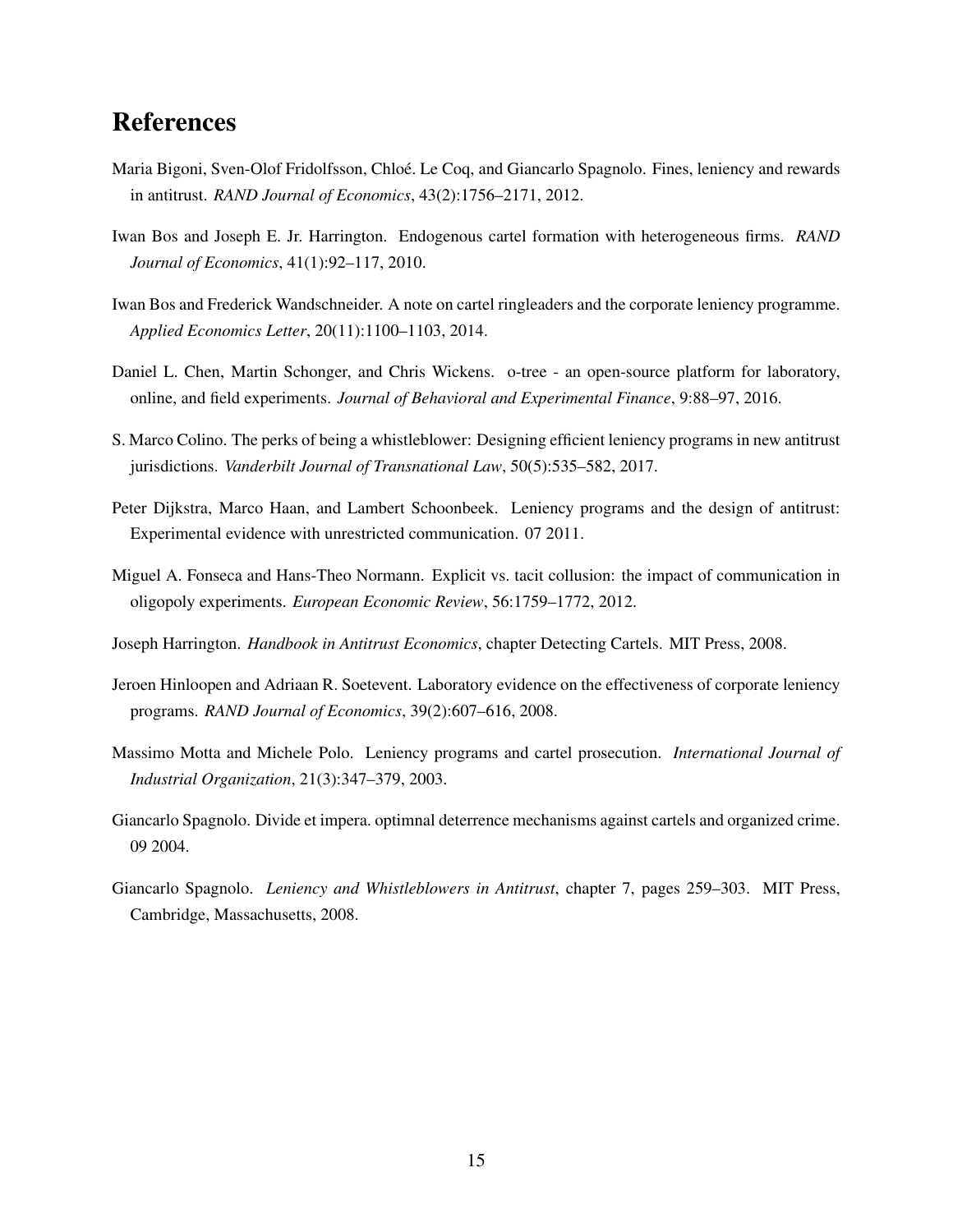# 7 Appendix

### 7.1 Instructions (Part 1)

Welcome to today's experiment on decision-making. Please fill in the consent form on your desk.

Turn off your mobile phones and other devices, as they may not be used during today's session. Refrain from talking to other participants during the experiment. If you have a question, please raise your hand and one of the experimenters will come and answer it privately.

Each of you will earn PHP 100 for participating in today's session. You will have the opportunity to earn an additional amount of money which will depend on a series of decisions you will make and the decisions of other participants. You will receive your earnings privately before you leave today.

This experiment has two Parts. Part 1 consists of 5 practice rounds to help you become familiar with the computer screens. In Part 2, the actual number of Rounds will be randomly determined by the computer. Only your earnings in Part 2 will be paid to you in cash. Your actual earnings in this experiment will be your average earnings in Part 2 plus a show-up fee of PHP 100. We will describe your tasks in Part 2 after we complete Part 1.

### *YOUR TASKS*

In this experiment, you will play the role of a seller. In every Round, you will have access to 50 trinkets. You will decide at what offer price, ranging from PHP 1 to PHP 15, you are willing to sell all your trinkets.

At the beginning of Part 1, the computer will randomly group you with 3 other participants in this room or in the other room. They will be the same people you will encounter throughout Part 1.

In every Round, there are 200 trinkets that are available for sale. However, there are only 120 consumers who buy only 1 trinket each per Round at a maximum price of PHP 12. This means that it is not possible for all 4 members of your group to sell all their trinkets.

#### *CHAT WINDOW*

For each Round, you will have the opportunity to interact within your group before choosing your offer price. If you choose to communicate, a chat window will be available for 60 seconds. You may discuss your offer price but you are not allowed to reveal your identity, your location in the room, or any other personal information about yourself.

#### *YOUR SALES*

After the chat window closes, you will select your offer price. After everyone has submitted their offer price, consumers will start buying trinkets starting from the lowest price until all the 120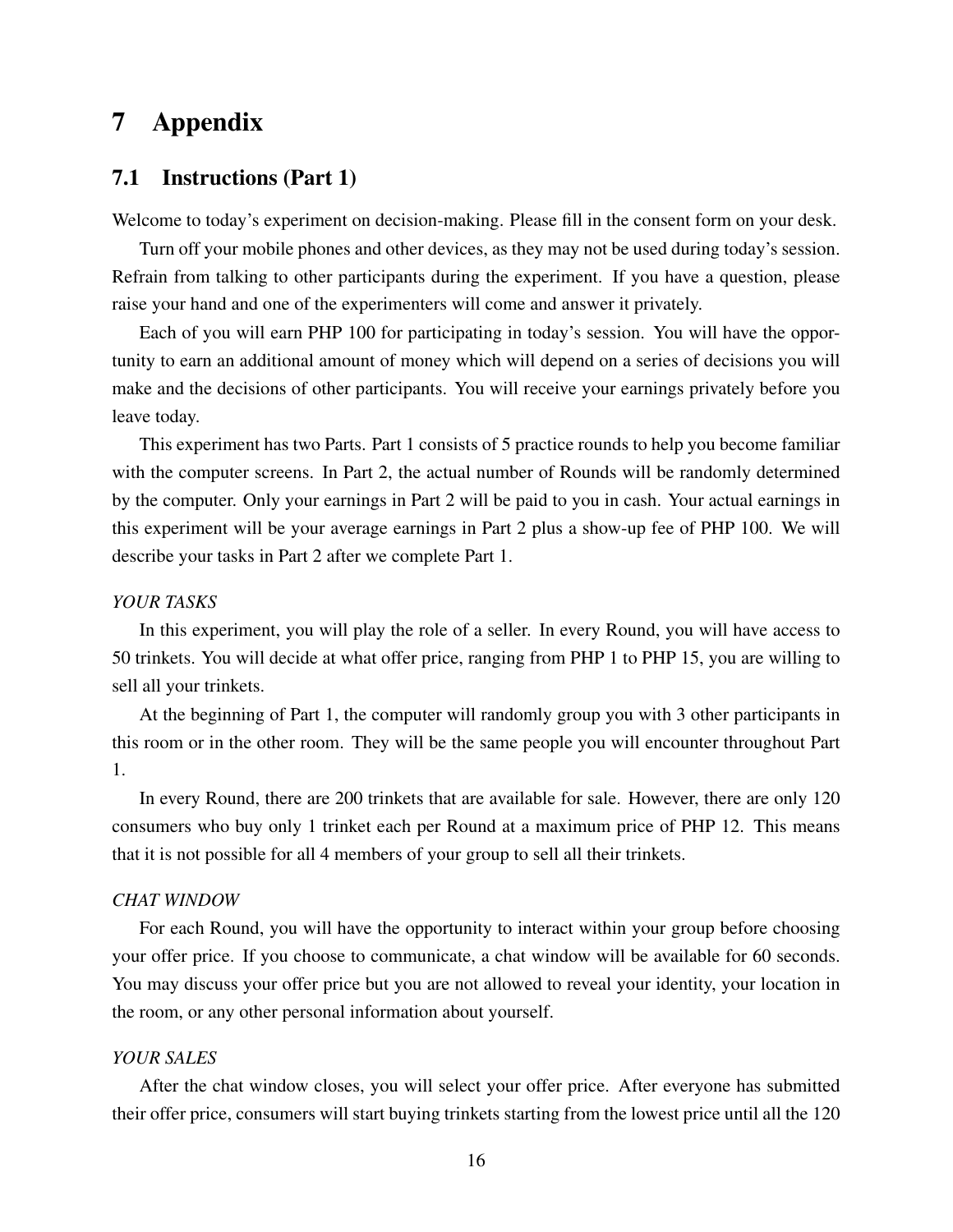lowest-priced trinkets are purchased.

If participants in your group have the same offer price, a proportional rule will be applied. For example, when one participant has sold all 50 trinkets and if the other 3 participants in the group have the same but higher offer price, they will each sell 23 trinkets.

At the end of each Round, the computer will display the details of your earnings and the earnings of the other participants in your group. Refer to the sample screen below.

You are playing Part 1. In practice Round 1

| Player 1 (you) would have earned PHP 500, | having sold 50 trinkets at an offer price of PHP 10 |
|-------------------------------------------|-----------------------------------------------------|
| Player 2 would have earned PHP 420,       | having sold 35 trinkets at an offer price of PHP 12 |
| Player 3 would have earned PHP 420,       | having sold 35 trinkets at an offer price of PHP 12 |
| Player 4 would have earned PHP 0,         | having sold 0 trinket at an offer price of PHP 15   |

At any time during the experiment, you will have access to a calculator displayed on your computer screen. An extra sheet of paper is also on your desk which you may use for note taking.

If you have a question, please raise your hand and one of the experimenters will come and answer it privately.

If you have no question, please click on the button labelled "Next" that appears on your screen. You will see a series of questions that you need to answer correctly. You may refer back to these instructions at any time during the experiment.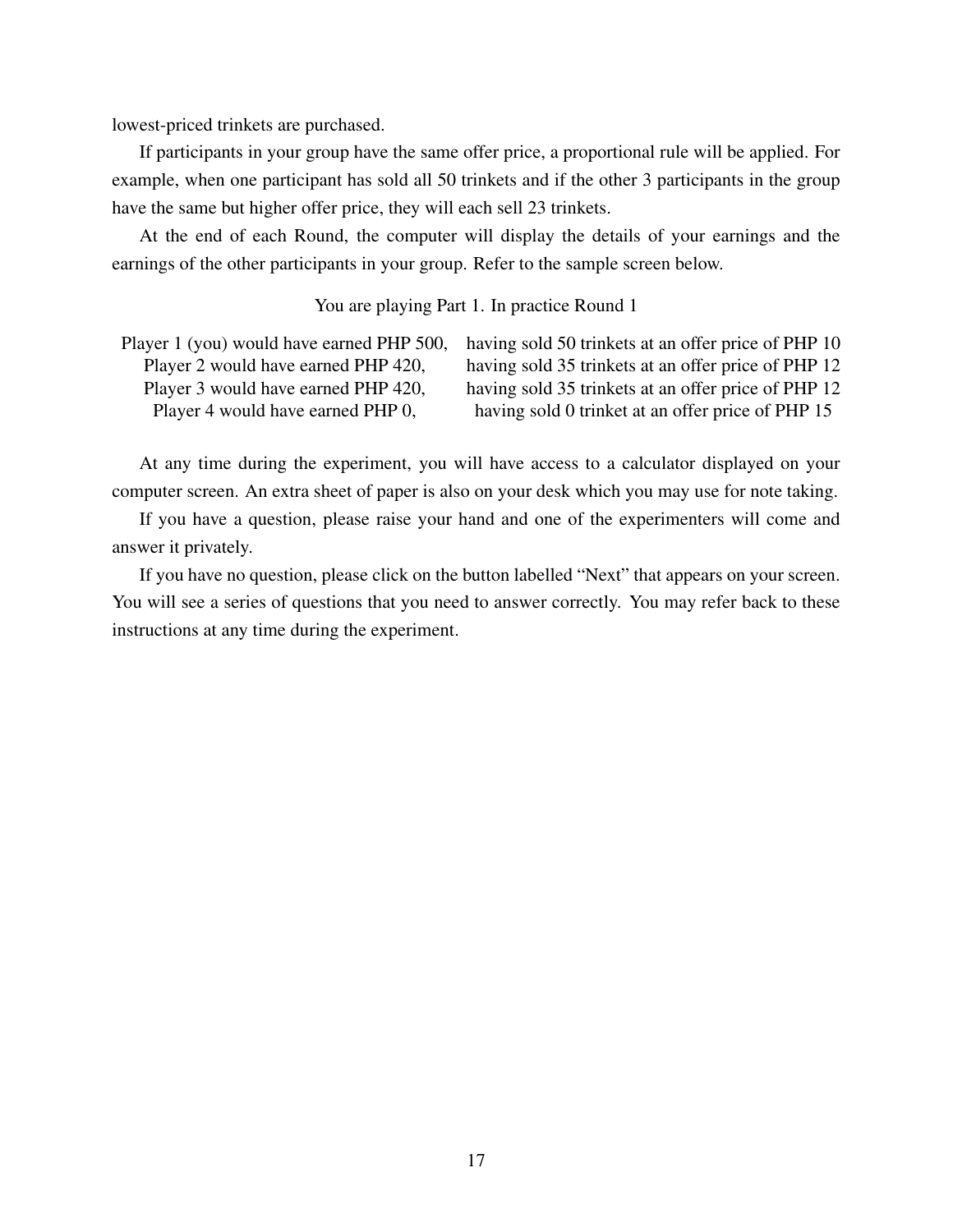### 7.2 Instructions (Part 2 - immunity treatment with partial penalty)

In Part 2, you have the opportunity to earn an additional amount of money equal to the average of your earnings per Round. The actual number of Rounds will be randomly determined by the computer. This means that Part 2 may end at any time but will not last for more than 30 minutes.

### *YOUR TASKS*

Your tasks in Part 2 are similar to your tasks in Part 1. In every Round, you will have access to 50 trinkets. You will decide at what offer price, ranging from PHP 1 to PHP 15, you are willing to sell all your trinkets. In every Round, there are 200 trinkets that are available for sale. However, there are only 120 consumers who buy only 1 trinket each per Round at a maximum price of PHP 12. This means that it is not possible for all 4 members of your group to sell all their trinkets.

The computer will again randomly group you with 3 other participants in this room or in the other room. It is possible that the participants you will encounter in Part 2 may be the same as or may be different from the participants you encountered in Part 1. However, they will be the same people you will encounter throughout Part 2.

#### *CHAT WINDOW*

For each Round, you will have the opportunity to interact within your group before choosing your offer price. If you choose to communicate, a chat window will be available for 60 seconds. You may discuss your offer price but you are not allowed to reveal your identity, your location in the room, or any other personal information about yourself.

### *YOUR GROSS EARNINGS*

Towards the end of each Round, the computer will display the details of your earnings and the earnings of the other participants in your group. Refer to the sample screen below.

### You are playing Part 2. In Round 3

|                          | Player 1 (you) earned PHP 300, having sold 30 trinkets at an offer price of PHP 10 |
|--------------------------|------------------------------------------------------------------------------------|
| Player 2 earned PHP 300, | having sold 30 trinkets at an offer price of PHP 10                                |
| Player 3 earned PHP 300, | having sold 30 trinkets at an offer price of PHP 10                                |
| Player 4 earned PHP 300, | having sold 30 trinkets at an offer price of PHP 10                                |

### *PENALTY*

In Part 2, the computer is programmed to partially detect your use of the chat window. At the end of every Round, there are 15 out of 100 chances (or 15 percent) that the computer will detect your use of the chat window. If the computer detects your use of the chat window, you will pay a penalty equal to 50 percent of your earnings in the current Round.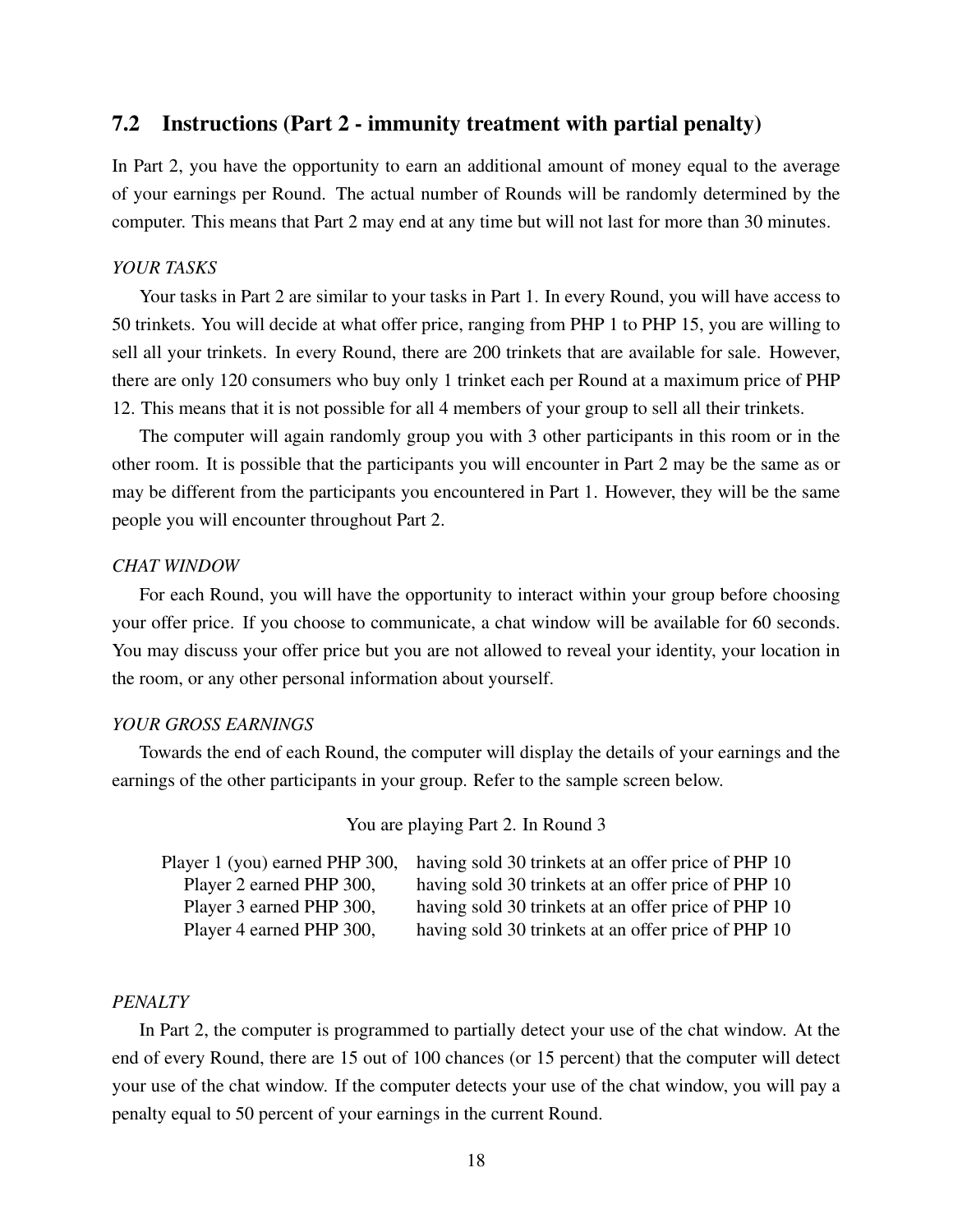You will have the opportunity to avoid the possible penalty by reporting that your group used the chat window in the current Round. To report, click on the button labelled "Report" located on the upper-right-hand corner of the screen.

Refer to the sample screen below.



In every round, the first participant in your group who clicks on the button labelled "Report" shall not pay any penalty. The other users of the chat window will pay the full penalty.

Let us consider an example. Imagine that you are in Round 3. All participants in your group used the chat window and earned PHP 300 each. Below are two scenarios.

| Scenario                                                                            | Penalty in Round 3                                                                                                                                                                                         |
|-------------------------------------------------------------------------------------|------------------------------------------------------------------------------------------------------------------------------------------------------------------------------------------------------------|
| $(1)$ No one in your<br>group clicked on the<br>"Report"<br>button<br>in<br>Round 3 | • If the computer detects (with $15\%$ chance), all users of the chat<br>window pay a penalty of PHP 150 (or $50\%$ of PHP 300)<br>• If the computer does not detect, all participants pay zero<br>penalty |
| (2) Someone in your<br>group clicked on the<br>"Report"<br>button<br>1n<br>Round 3  | • The first person who clicked on the "Report" button for sure<br>pays zero penalty<br>• The other users of the chat window for sure pay the full penalty<br>of PHP 150.                                   |

### *YOUR NET EARNINGS*

At the end of each Round, the computer will display your earnings and all penalties, if any. Refer to the sample table below.

At any time during the experiment, you will have access to a calculator displayed on the computer screen. An extra sheet of paper is also on your desk which you may use for note taking.